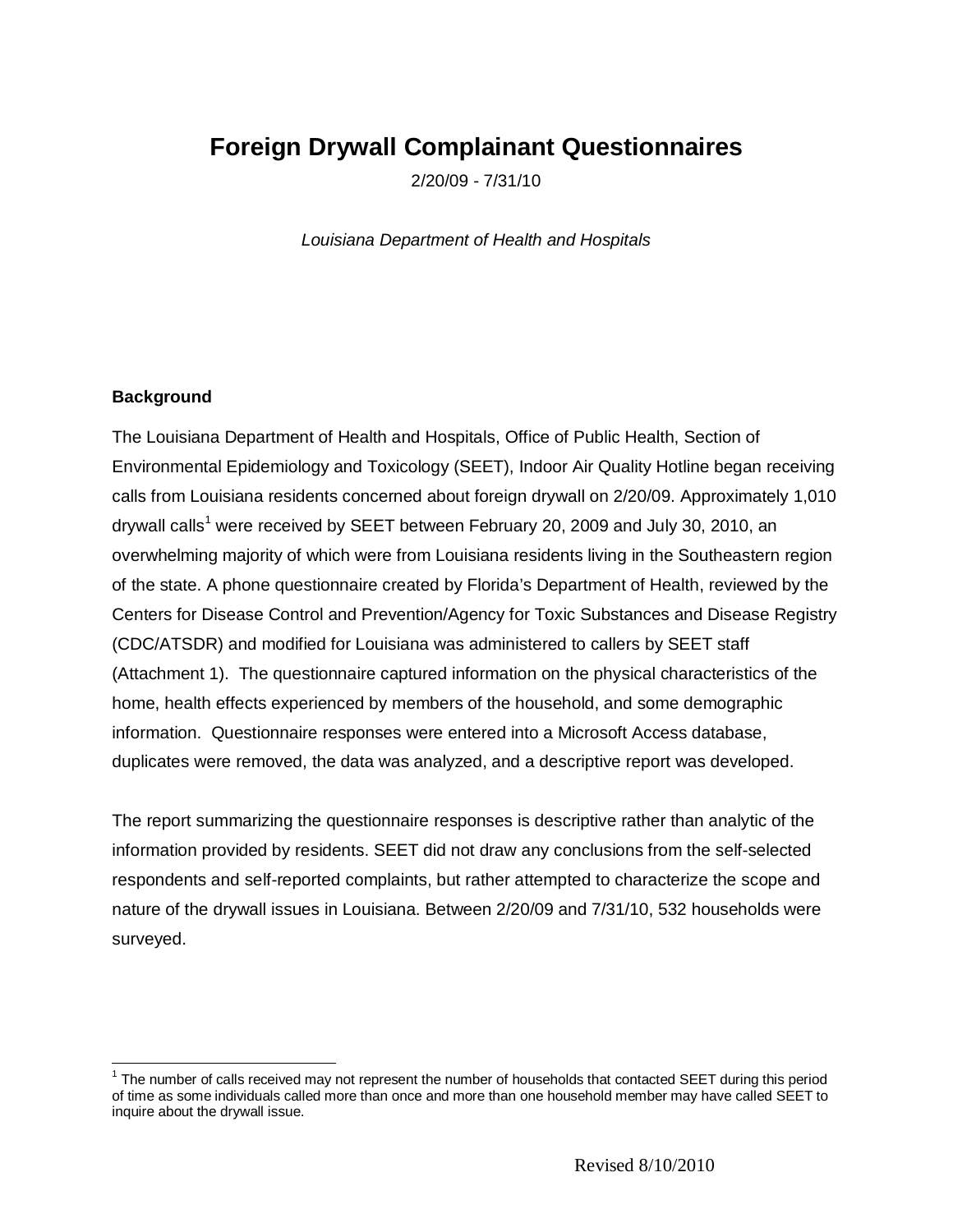#### **Survey Results**

## I. Location of Home

All but 21 of the households surveyed were located in Southeastern Louisiana with a majority (N=446, 84%) from the Greater New Orleans Metropolitan Area, which includes Orleans, St. Tammany, Jefferson, St. Bernard, Tangipahoa, St. Charles, Washington, Plaquemine, St. John the Baptist, and St. James parishes. Approximately 26% (N=139) of households surveyed are located in Orleans Parish (Table 1). See Attachment 2: Map.

| Table 1              |                |       |
|----------------------|----------------|-------|
| <b>Parish</b>        | N              | %     |
| Orleans              | 139            | 26.1  |
| St. Tammany          | 121            | 22.7  |
| Jefferson            | 85             | 16.0  |
| St. Bernard          | 72             | 13.5  |
| East Baton Rouge     | 27             | 5.1   |
| Ascension            | 17             | 3.2   |
| Tangipahoa           | 12             | 2.3   |
| Livingston           | 9              | 1.7   |
| Calcasieu            | 6              | 1.1   |
| St. Charles          | 6              | 1.1   |
| Lafourche            | 5              | 0.9   |
| Washington           | 5              | 0.9   |
| Lafayette            | 4              | 0.8   |
| Plaquemines          | 4              | 0.8   |
| Terrebonne           | 3              | 0.6   |
| Iberville            | $\overline{2}$ | 0.4   |
| St. John The Baptist | $\overline{2}$ | 0.4   |
| West Baton Rouge     | $\overline{c}$ | 0.4   |
| Ouachita             | $\overline{2}$ | 0.4   |
| Acadia               | 1              | 0.2   |
| Allen                | $\mathbf{1}$   | 0.2   |
| <b>Bossier</b>       | $\mathbf{1}$   | 0.2   |
| Rapides              | 1              | 0.2   |
| Missing Parish Info  | 5              | 0.9   |
| <b>TOTAL</b>         | 532            | 100.0 |

**Note**: Five questionnaires are missing residence address information.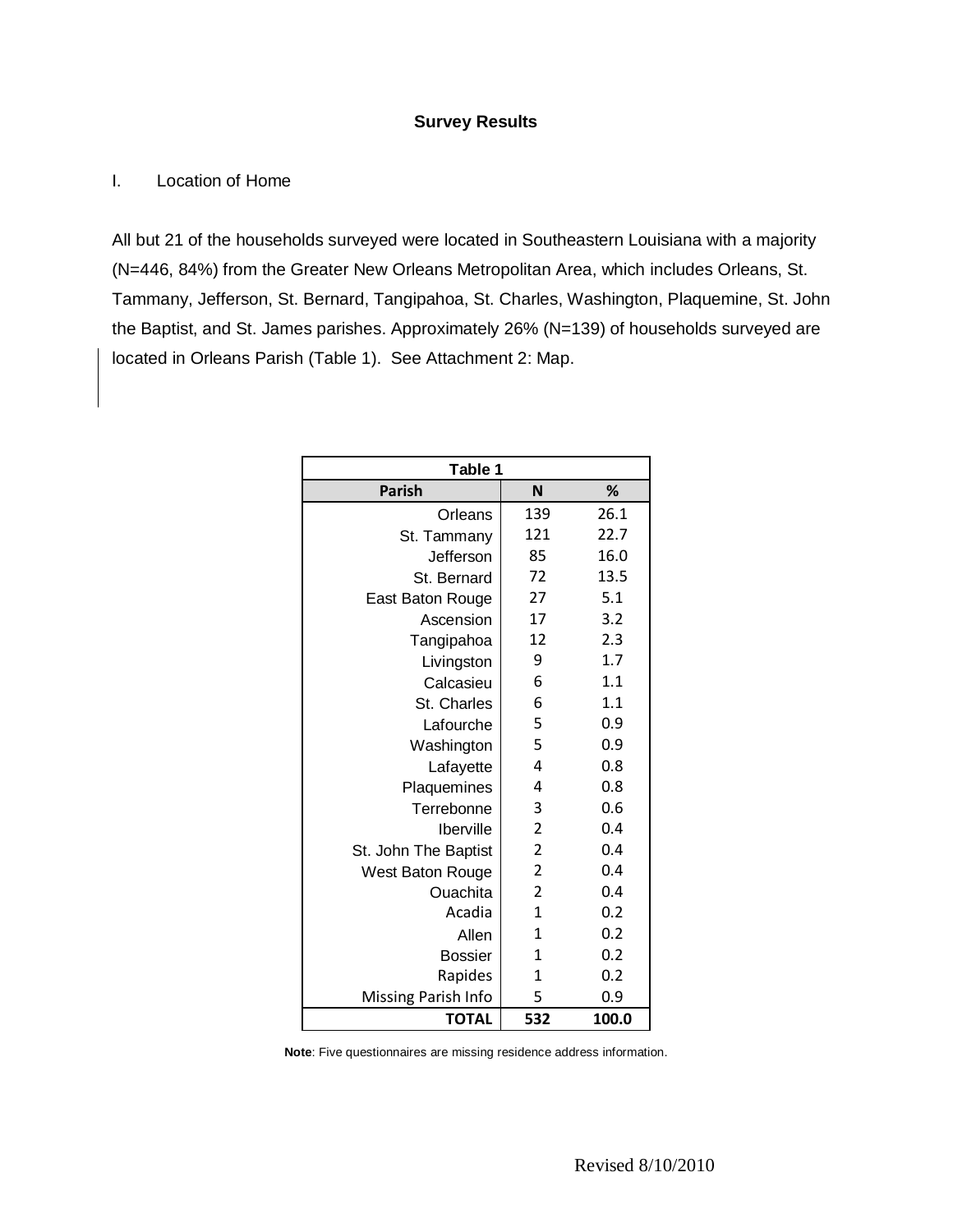II. Case Definition Identifying Homes with Potential Foreign Drywall Issues

Case criteria have been identified by Florida's Department of Health and reviewed by the CDC/ATSDR:

- There is presence of sulfur-like or other unusual odors
- Confirmed presence of Chinese manufactured drywall in the home
- Observed copper corrosion, indicated by black, sooty coating of un-insulated copper pipe leading to the air handling unit present in the garage or mechanical closet of home
- Documented failure of air conditioner evaporator coil (located inside the air handling unit)
- Confirmation by an outside expert or professional for the presence of premature copper corrosion on un-insulated copper wires and/or air conditioner evaporator coils (inside the air handling unit)

Nearly 91% of households surveyed met one or more of the case criteria (N=483) (Table 2). Fifty-nine percent of respondents (n=316) reported that presence of Chinese drywall in the home was confirmed; 61% reported odors (n=327); 61% reported copper corrosion (n=323); 56% reported air conditioner failure (n=299) and 24% reported confirmation by an outside expert of copper corrosion (n=129) (Table 3).

| Table 2                                 |                |      |
|-----------------------------------------|----------------|------|
| <b>Number of</b><br><b>Criteria Met</b> | Households (N) | $\%$ |
| O                                       | 49             | 9    |
| 1                                       | 108            | 20   |
| 2                                       | 92             | 17   |
| 3                                       | 97             | 18   |
| 4                                       | 119            | 22   |
| 5                                       | 67             | 13   |
| <b>TOTAL</b>                            | 532            | 100  |

| Table 3                                     |                |      |  |
|---------------------------------------------|----------------|------|--|
| <b>Criteria Met</b>                         | Households (N) | $\%$ |  |
| Unusual odors                               | 327            | 61   |  |
| Blackening of copper                        | 323            | 61   |  |
| 316<br>Confirmed Chinese drywall            |                | 59   |  |
| A/C evaporator failure                      | 299            | 56   |  |
| Expert confirmed premature copper corrosion | 129            | 24   |  |

Note: Questionnaires with blanks in these fields but "Yes" responses in other fields were assumed to be "No".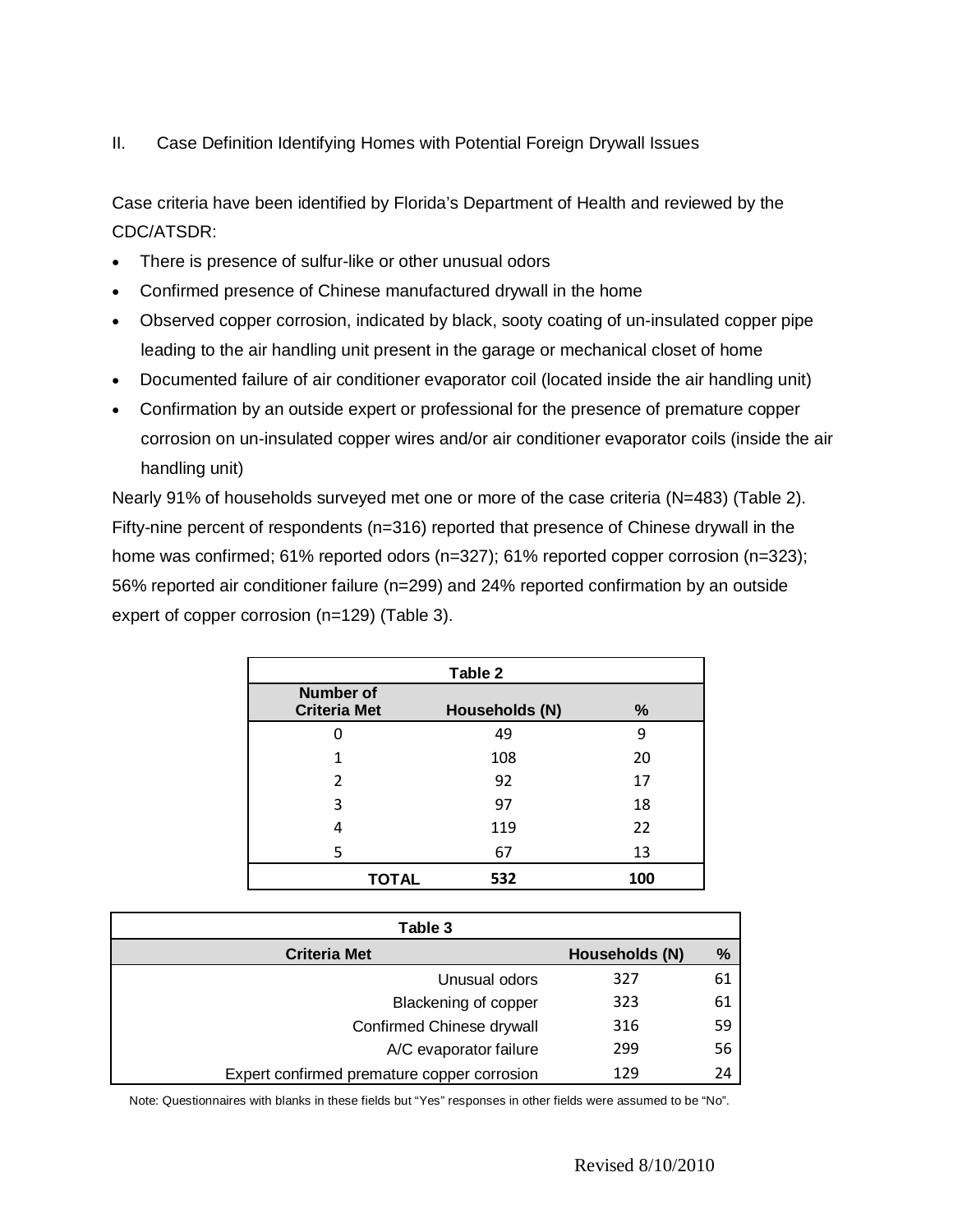#### III. Household Information

Eighty-seven percent (N=464) of respondents are currently living in the home about which they are concerned (Table 4). Sixty- five percent (N=348) of households reported having natural gas service (Table 5). Over half of the households surveyed had a child/children under the age of 18 (N=270, 51%); and 19% of households had at least one elderly individual 65 years of age or older (N=100) (Table 6).

| Table 4                         |                |      |
|---------------------------------|----------------|------|
| <b>Currently living in home</b> | Households (N) | $\%$ |
| Yes                             | 464            | 87   |
| No                              | 68             | 13   |
| Total                           | 532            | 100  |

Note: Questionnaires with blanks in this field but responses in other fields were assumed to be "No".

| Table 5                     |                |      |
|-----------------------------|----------------|------|
| Natural gas service to home | Households (N) | $\%$ |
| Yes                         | 348            | 65   |
| No                          | 184            | 35   |
| <b>Total</b>                | 532            | 100  |

Note: Questionnaires with blanks in this field but responses in other fields were assumed to be "No".

| Table 6                                      |                |    |
|----------------------------------------------|----------------|----|
| <b>Households with Sensitive Populations</b> | Households (N) | %  |
| Households with Children (<18 Years)         | 270            | 51 |
| Households with Pets                         | 236            | 44 |
| Households with Elderly ( $\geq 65$ Years)   | 100            | 19 |

Note: Questionnaires with blanks in this field but responses in other fields were assumed to be "No".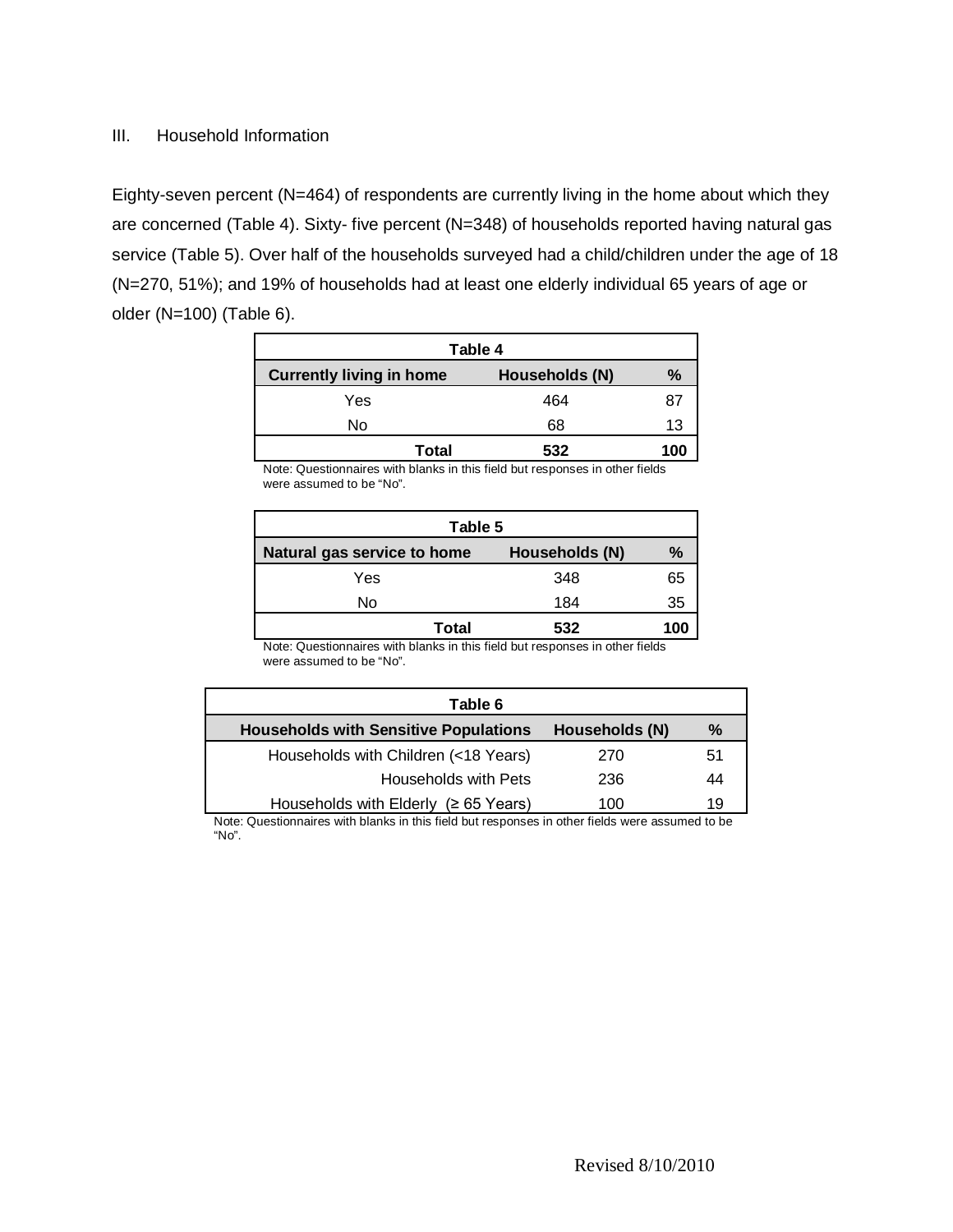## IV. Reported Health Effects<sup>[2](#page-4-0)</sup>

The four most common symptoms reported by adults are headache (138, 26%), respiratory infection (96, 18%), eye irritation/redness (89, 17%) and dry cough (77, 14%) (Table 7). The most common symptoms reported among children (< 18 years of age) are respiratory infection, dry cough, headache, nosebleeds and eye irritation /redness (Table 8). Tables 9 and 10 show the "other medical history information". For both adults and children the most common "other" symptom reported was allergies/respiratory problems.

| Table 7                       |                |                |
|-------------------------------|----------------|----------------|
| <b>Health effect (adults)</b> | N              | $\%$           |
| Headache                      | 138            | 26             |
| Respiratory infection         | 96             | 18             |
| Eye irritation /redness       | 89             | 17             |
| Dry cough                     | 77             | 14             |
| Irritated throat              | 58             | 11             |
| Nosebleeds                    | 44             | 8              |
| Rash                          | 22             | 4              |
| Nausea                        | 22             | 4              |
| <b>Dizziness</b>              | 18             | 3              |
| Asthma development            | 10             | $\overline{2}$ |
| Diarrhea                      | 11             | $\overline{2}$ |
| <b>Runny Nose</b>             | 10             | $\overline{2}$ |
| Asthma exacerbation           | 8              | $\overline{2}$ |
| Dry mouth                     | $\overline{7}$ | 1              |
| Vomiting                      | 8              | $\overline{2}$ |
| Shortness of breath           | 10             | 2              |

Note: Runny Nose and Shortness of breath added after 06-12- 2009. Blanks were assumed to be "No" replies.

| Table 8                            |    |      |
|------------------------------------|----|------|
| <b>Health effect</b><br>(children) | N  | %    |
| Respiratory infection              | 51 | 18.9 |
| Dry cough                          | 40 | 14.8 |
| Headache                           | 37 | 13.7 |
| Nosebleeds                         | 31 | 11.5 |
| Eye irritation /redness            | 25 | 9.3  |
| Irritated throat                   | 16 | 5.9  |
| Rash                               | 13 | 4.8  |
| Asthma development                 | 11 | 4.1  |
| Asthma exacerbation                | 7  | 2.6  |
| Nausea                             | 7  | 2.6  |
| Diarrhea                           | 5  | 1.9  |
| <b>Runny Nose</b>                  | 4  | 1.5  |
| Vomiting                           | 4  | 1.5  |
| Dizziness                          | 3  | 1.1  |
| Shortness of breath                | 1  | 0.4  |
| Dry mouth                          | 1  | 0.4  |

Note: Runny Nose and Shortness of breath added after 06-12- 2009

<span id="page-4-0"></span><sup>&</sup>lt;sup>2</sup> Inconsistencies among survey respondents and survey takers in reporting health effects were identified. Confidently distinguishing between health effects that occurred within the last two weeks and those that occurred over a longer period of time could not be accomplished, so it was decided that all health effects recorded would be included in this descriptive report.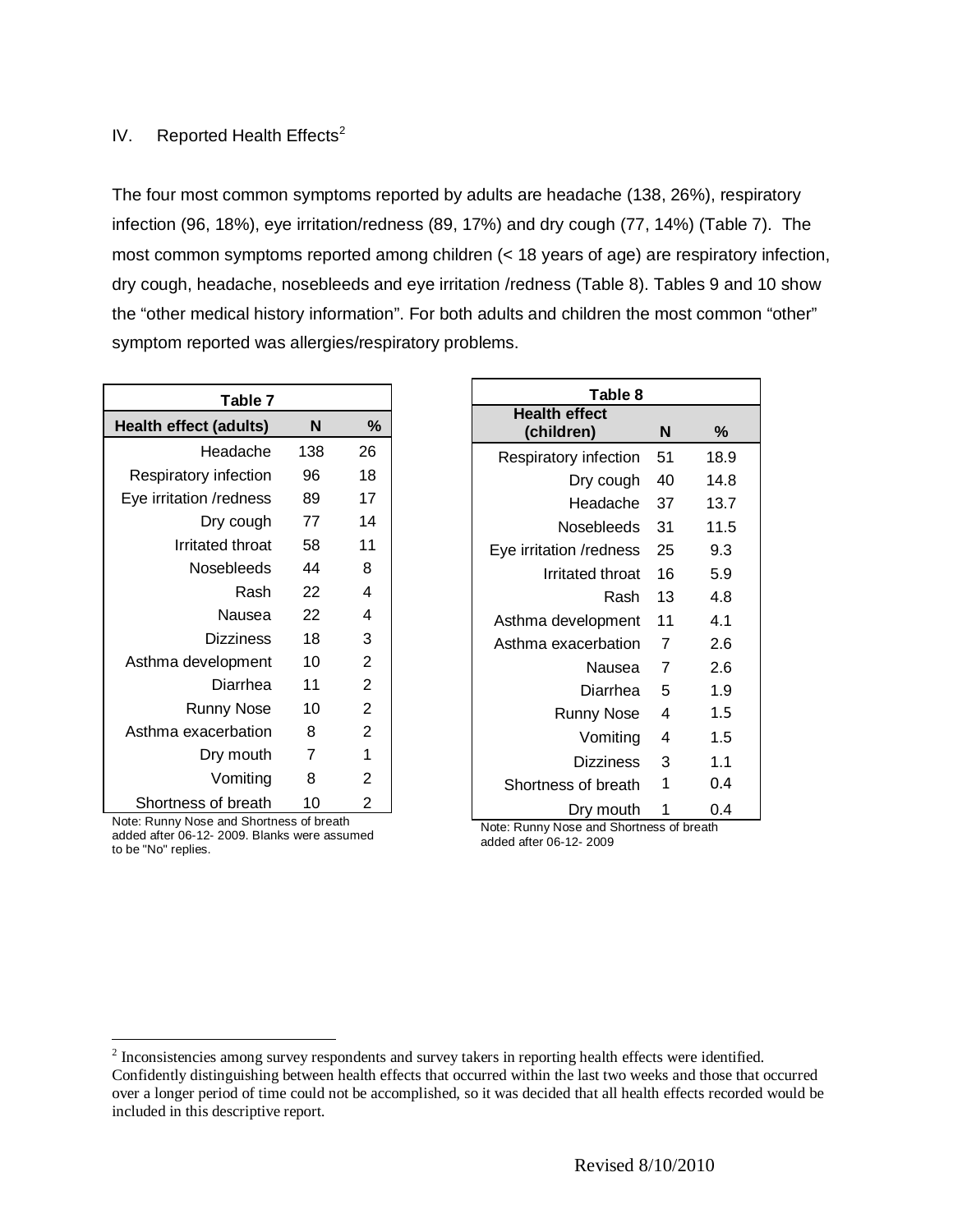| Table 9                                              |                |     |
|------------------------------------------------------|----------------|-----|
| <b>Other medical history</b><br>information (adults) | N              | %   |
| Allergies                                            | 41             | 7.7 |
| <b>Respiratory Problems</b>                          | 38             | 7.1 |
| <b>Breathing Problems</b>                            | 19             | 3.6 |
| <b>Cardiac Problems</b>                              | 17             | 3.2 |
| Congestion                                           | 15             | 2.8 |
| Headache                                             | 15             | 2.8 |
| Coughing                                             | 12             | 2.3 |
| Fatigue                                              | 11             | 2.1 |
| Sneezing                                             | 9              | 1.7 |
| Nosebleed                                            | 9              | 1.7 |
| Eye Irritation                                       | 8              | 1.5 |
| <b>Irritated Throat</b>                              | 8              | 1.5 |
| Asthma                                               | 6              | 1.1 |
| <b>Bronchitis</b>                                    | 5              | 0.9 |
| <b>Burning Sensation</b>                             | 5              | 0.9 |
| Immune Deficiency                                    | 5              | 0.9 |
| Rash                                                 | 5              | 0.9 |
| <b>High Blood Pressure</b>                           | 4              | 0.8 |
| Insomnia                                             | 4              | 0.8 |
| Seizures                                             | 4              | 0.8 |
| Gastrointestinal Pain                                | 4              | 0.8 |
| Ear Infection                                        | 3              | 0.6 |
| <b>Heart Palpitation</b>                             | 3              | 0.6 |
| Itching                                              | 3              | 0.6 |
| Runny Nose                                           | 3              | 0.6 |
| <b>Sleeping Problems</b>                             | 3              | 0.6 |
| <b>Skin Discoloration</b>                            | 3              | 0.6 |
| Arthritis                                            | 2              | 0.4 |
| <b>Chemical Taste</b>                                | 2              | 0.4 |
| Cold                                                 | 2              | 0.4 |
| Dehydration                                          | 2              | 0.4 |
| Emphysema                                            | $\overline{2}$ | 0.4 |
| Miscarriage                                          | 2              | 0.4 |
| Nausea                                               | 2              | 0.4 |
| Neurological Damage                                  | 2              | 0.4 |
| <b>Skin Irritation</b>                               | 2              | 0.4 |
| <b>Body Aches</b>                                    | 1              | 0.2 |
| <b>Blackouts</b>                                     | 1              | 0.2 |
| <b>Bladder Infection</b>                             | 1              | 0.2 |
| <b>Blurred Vision</b>                                | 1              | 0.2 |
| Cancer                                               | 1              | 0.2 |
| Depression                                           | 1              | 0.2 |
| <b>Dizziness</b>                                     | 1              | 0.2 |
| Dry Skin                                             | 1              | 0.2 |
| <b>Elevated Blood Count</b>                          | 1              | 0.2 |
| Fever                                                | 1              | 0.2 |
| <b>Frequent Urination</b>                            | 1              | 0.2 |
| Gout                                                 | 1              | 0.2 |
| Hair Loss                                            | 1              | 0.2 |
| Joint Pain                                           | 1              | 0.2 |
| Light Headed                                         | 1              | 0.2 |
|                                                      |                |     |

| Losing Voice                | 1 | 0.2 |
|-----------------------------|---|-----|
| Loss of Tooth Enamel        | 1 | 0.2 |
| Lung Problems               | 1 | 0.2 |
| <b>Mouth Sores</b>          | 1 | 0.2 |
| <b>Multiple Sclerosis</b>   | 1 | 0.2 |
| Numbness                    | 1 | 0.2 |
| Panic Attack                | 1 | 0.2 |
| Phlegm                      | 1 | 0.2 |
| Pneumonia                   | 1 | 0.2 |
| <b>Pregnancy Difficulty</b> | 1 | 0.2 |
| Regurgitation               | 1 | 0.2 |
| Scarring                    | 1 | 0.2 |
| <b>Stiff Limbs</b>          | 1 | 0.2 |
| Stroke                      | 1 | 0.2 |
| <b>Swallowing Problem</b>   | 1 | 0.2 |
| Sweating                    | 1 | 0.2 |
| <b>Thyroid Problem</b>      | 1 | 0.2 |
| Vertigo                     | 1 | 0.2 |
| Weight Loss                 | 1 | 0.2 |

| Table 10                    |                |     |
|-----------------------------|----------------|-----|
| Other medical history       |                |     |
| information (children)      | N              | %   |
| <b>Respiratory Problems</b> | 24             | 8.9 |
| Allergies                   | 10             | 3.7 |
| Congestion                  | 8              | 3.0 |
| Ear Infection               | 8              | 3.0 |
| Fever                       | $\overline{7}$ | 2.6 |
| Nosebleed                   | 6              | 2.2 |
| <b>Breathing Problems</b>   | 5              | 1.9 |
| Asthma                      | $\overline{4}$ | 1.5 |
| Coughing                    | $\overline{4}$ | 1.5 |
| Sneezing                    | 4              | 1.5 |
| Cold                        | 3              | 1.1 |
| Rash                        | 3              | 1.1 |
| Flu-like Symptoms           | 3              | 1.1 |
| <b>Chest Pain</b>           | $\overline{2}$ | 0.7 |
| Headache                    | $\overline{2}$ | 0.7 |
| <b>Runny Nose</b>           | $\overline{2}$ | 0.7 |
| Weight Gain                 | $\overline{2}$ | 0.7 |
| <b>Bloody Mucus</b>         | 1              | 0.4 |
| Cerebal Palsy               | 1              | 0.4 |
| Diarrhea                    | 1              | 0.4 |
| <b>Dizziness</b>            | 1              | 0.4 |
| Hoarse Throat               | 1              | 0.4 |
| Nausea                      | 1              | 0.4 |
| <b>Pulmonary Problems</b>   | 1              | 0.4 |
| Seizure                     | 1              | 0.4 |
| Spotting of Blood           | 1              | 0.4 |
| Hair loss                   | 1              | 0.4 |
| Stomach problem             | $\overline{2}$ | 0.7 |

Note: Population based on the households surveyed that had a child or children under the age of 18 (n=270 )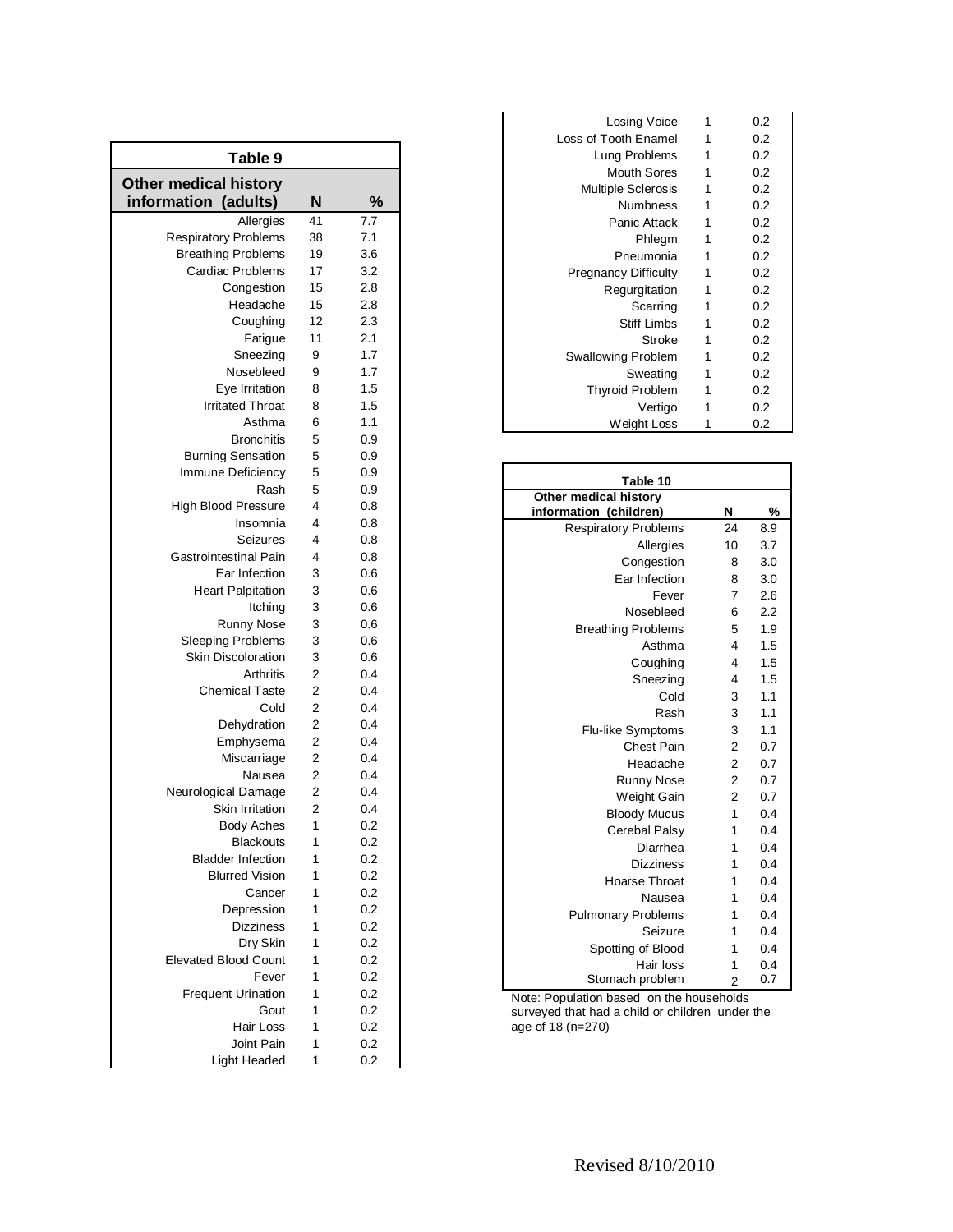The proportion of households reporting one or more selected<sup>[3](#page-6-0)</sup> health effects generally increased with the number of case criteria that the household met (Table 11). Almost half of all households surveyed reported that a member in their household had a selected health effect (n=286; 54%) (Table 11).

| Table 11                                     |                                                                      |                                                                                                       |
|----------------------------------------------|----------------------------------------------------------------------|-------------------------------------------------------------------------------------------------------|
|                                              |                                                                      | Households reporting one or more selected health effects                                              |
| <b>Number of Case</b><br><b>Criteria Met</b> | <b>Households</b><br><b>Reporting</b><br><b>Health</b><br>Effect (N) | % of Households Meeting the<br>Same Number of Criteria that<br><b>Reported Selected Health Effect</b> |
| O                                            | 17                                                                   | 35                                                                                                    |
|                                              | 48                                                                   | 44                                                                                                    |
| 2                                            | 46                                                                   | 50                                                                                                    |
| 3                                            | 45                                                                   | 46                                                                                                    |
| 4                                            | 80                                                                   | 67                                                                                                    |
| 5                                            | 50                                                                   | 75                                                                                                    |
| Total                                        | 286                                                                  | 54                                                                                                    |

Note: The denominator for the "Percent of Households" is the number of households meeting the same number of criteria (i.e., 35% of the 49 households meeting 0 criteria reported a selected health effect).

V. Medical Treatment Sought

Approximately one third of questionnaire respondents (N=165; 31%) reported that an adult in their household had sought medical treatment (Table 12). Twenty-two percent of households with children sought medical treatment for a child (N=60). Eleven percent of households with pets sought medical treatment for a pet (N=25).

| Table 12                                  |                |    |  |  |
|-------------------------------------------|----------------|----|--|--|
| <b>Medical</b><br><b>Treatment Sought</b> | Households (N) | ℅  |  |  |
| Adults                                    | 165            | 31 |  |  |
| Children                                  | 60             | 22 |  |  |
| Pets                                      | 25             |    |  |  |

<span id="page-6-0"></span><sup>&</sup>lt;sup>3</sup> Selected health effects include headache, nosebleed, dry cough, irritated throat, eye irritation/redness, and asthma exacerbation.

Revised 8/10/2010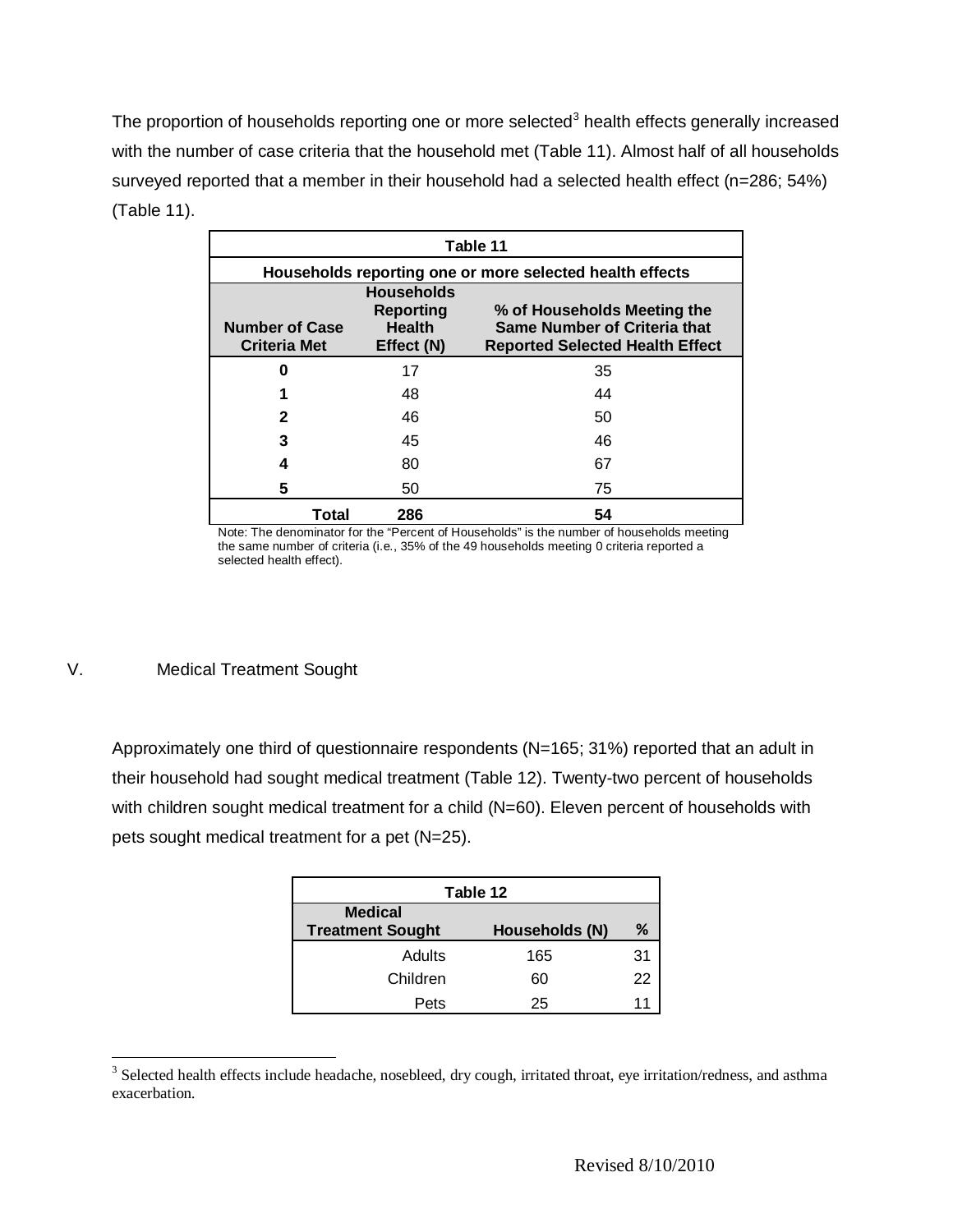# VI. Households That Meet the Case Definition

Households were included if they met all 5 criteria or met 4 out of 5 criteria (all except "confirmed Chinese drywall" or "expert confirmed premature copper corrosion"). Tables 13-15 provide a description of the 146 households that met the defined criteria.

| Table 13         |                |  |  |
|------------------|----------------|--|--|
| <b>Parish</b>    | N              |  |  |
| St. Tammany      | 62             |  |  |
| St. Bernard      | 17             |  |  |
| Orleans          | 17             |  |  |
| Jefferson        | 14             |  |  |
| East Baton Rouge | 13             |  |  |
| Ascension        | 6              |  |  |
| Livingston       | 4              |  |  |
| St. Charles      | 3              |  |  |
| Washington       | $\overline{2}$ |  |  |
| Tangipahoa       | $\overline{2}$ |  |  |
| Plaquemines      | $\overline{c}$ |  |  |
| Lafourche        | $\overline{2}$ |  |  |
| West Baton Rouge | $\overline{1}$ |  |  |
| Ouachita         | 1              |  |  |
| Total            | 146            |  |  |

| Table 14                              |  |  |  |
|---------------------------------------|--|--|--|
| N                                     |  |  |  |
| 4                                     |  |  |  |
| 26                                    |  |  |  |
| 96                                    |  |  |  |
| 11                                    |  |  |  |
| 8                                     |  |  |  |
| 1                                     |  |  |  |
| 146                                   |  |  |  |
| Note: Whore responses in other fields |  |  |  |

Note: Where responses in other fields indicated home rebuilt after Katrina but year not indicated in these fields assumed rebuilding / remodeling occurred in 2006.

| Table 15                                   |    |  |  |
|--------------------------------------------|----|--|--|
| <b>Households:</b>                         |    |  |  |
| With 1 or more children < 18 years         | 83 |  |  |
| With 1 or more adults 18-64 years          |    |  |  |
| With 1 or more adults $\geq 65$ years      |    |  |  |
| With 1 or more pets                        | 72 |  |  |
| Reporting 1 or more selected health effect |    |  |  |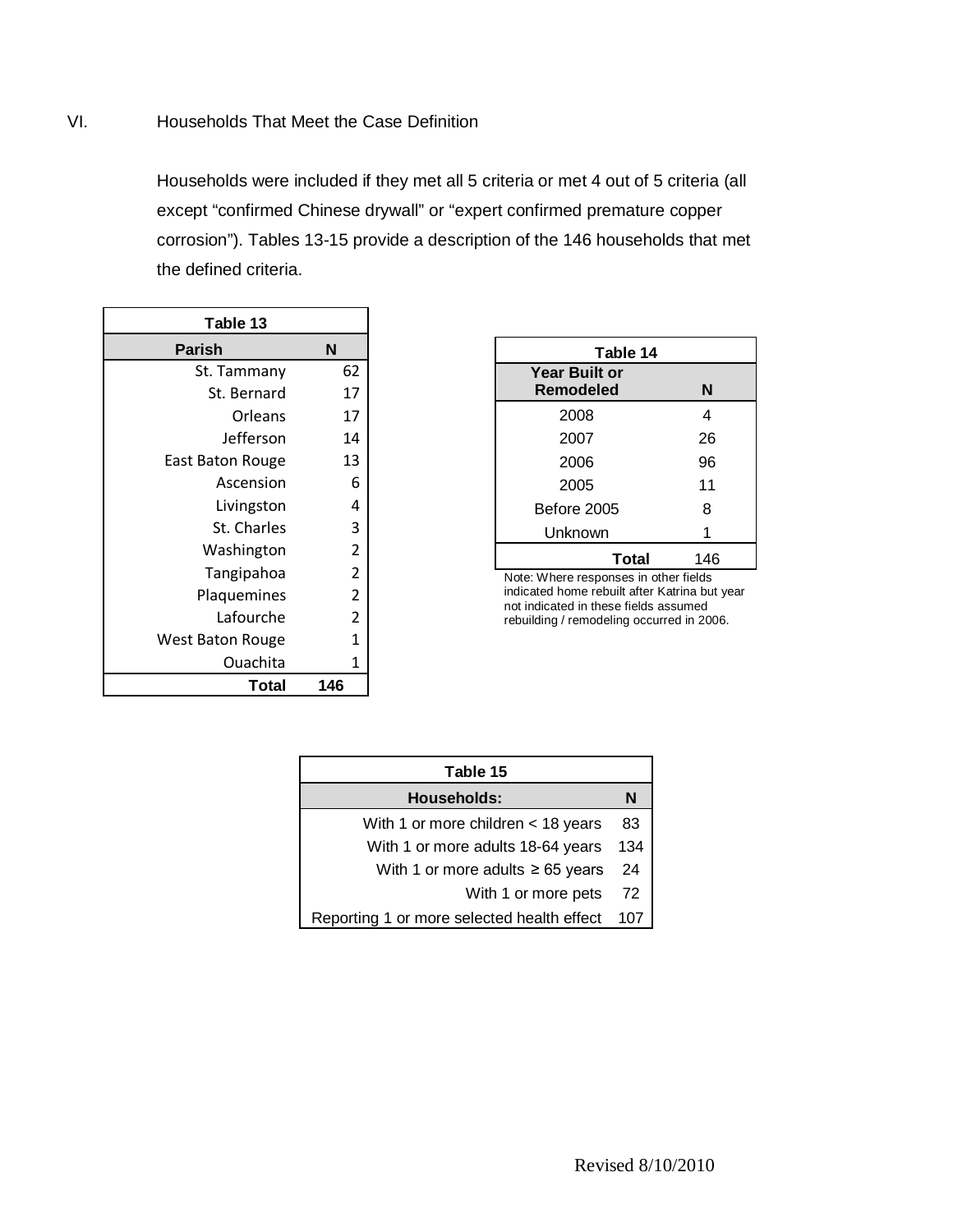**Attachment 1: Questionnaire**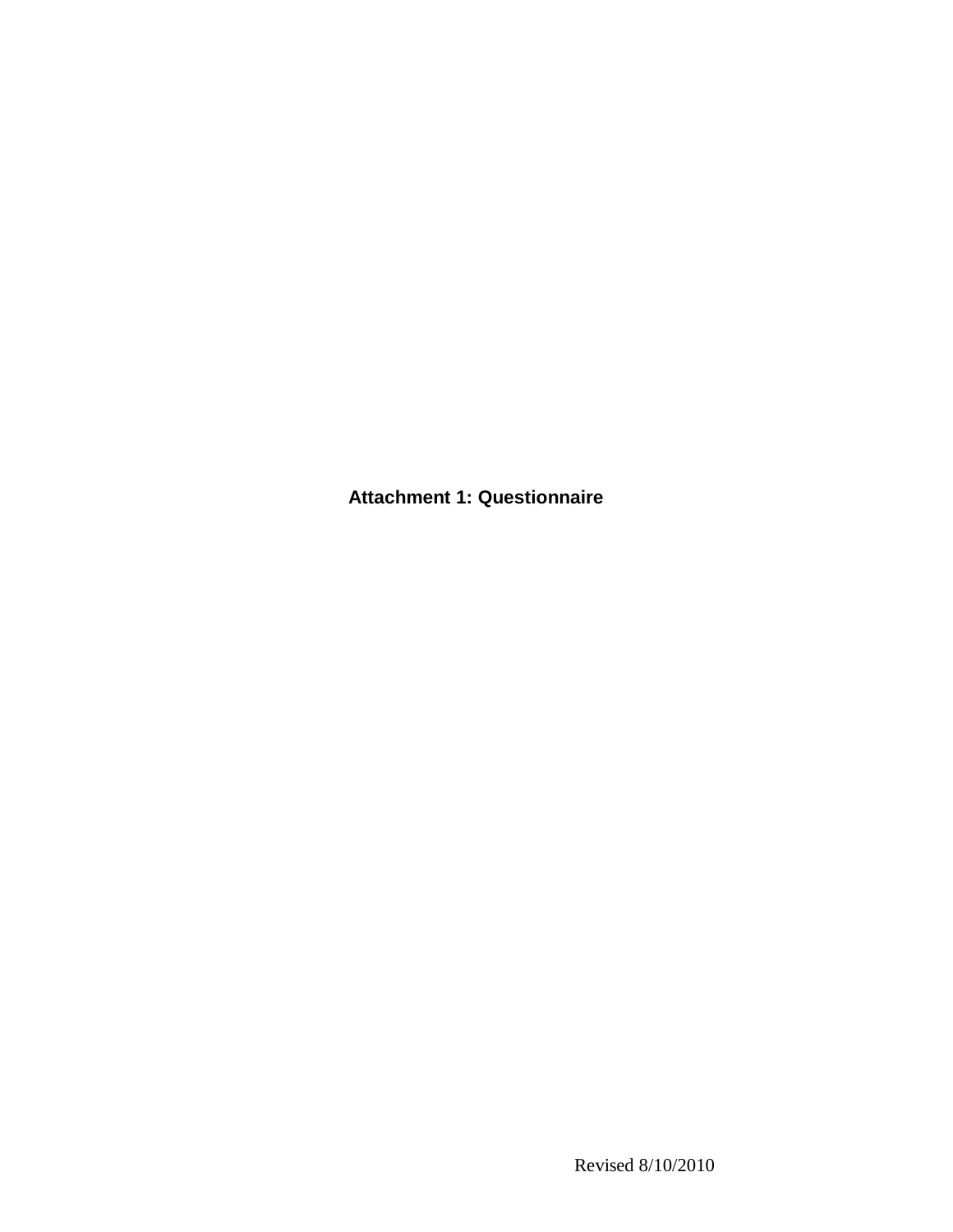|    | 1. Are you willing to participate in a survey that includes health questions? Yes _ No _                  |                                                                                                 |  |  |  |
|----|-----------------------------------------------------------------------------------------------------------|-------------------------------------------------------------------------------------------------|--|--|--|
|    | <b>US CPSC</b><br>Please contact:                                                                         | 800-638-2772                                                                                    |  |  |  |
|    | Louisiana Office of the Attorney General                                                                  | 800-351-4889                                                                                    |  |  |  |
|    | Louisiana Free Legal Aid                                                                                  | 800-310-7029                                                                                    |  |  |  |
|    |                                                                                                           |                                                                                                 |  |  |  |
| 2. |                                                                                                           |                                                                                                 |  |  |  |
| 3. |                                                                                                           |                                                                                                 |  |  |  |
| 4. | Do you rent ______ or own _____? When did you move into this property? Year _______________________       |                                                                                                 |  |  |  |
| 5. |                                                                                                           |                                                                                                 |  |  |  |
|    | Has suspected Chinese drywall been installed since 2000? Yes __ No __ If yes, what year(s) _____          |                                                                                                 |  |  |  |
| 6. | Are you currently at this address? Yes ___ No ___ If no, date moved out _________                         |                                                                                                 |  |  |  |
| 7. | Have you noticed any sulfur-like or other unusual odors? Yes ___ No ___                                   |                                                                                                 |  |  |  |
| 8. |                                                                                                           | Has it been confirmed that Chinese manufactured drywall is present in the property? Yes __No __ |  |  |  |
| 9. | Have you observed any blackening of copper? Yes ___ No ___                                                |                                                                                                 |  |  |  |
|    | 10. Have you had an outside expert or professional confirm the presence of premature copper corrosion?    |                                                                                                 |  |  |  |
|    | $Yes \_\_\_$ No $\_\_\_$                                                                                  |                                                                                                 |  |  |  |
|    | 11. Have you experienced air conditioner unit problems/failure? Yes __ No __                              |                                                                                                 |  |  |  |
|    | 12. Was the A/C problem due to copper coil failure? Yes _____ No____ How many times have the copper       |                                                                                                 |  |  |  |
|    | coils been replaced?                                                                                      |                                                                                                 |  |  |  |
|    | 13. Does the property have natural gas service? Yes _____ No _____                                        |                                                                                                 |  |  |  |
|    | 14. Number of adults $18-64$ ______ Number of adults $\geq 65$ _____ Number of minors <18 _____ Number of |                                                                                                 |  |  |  |
|    | males ______ Number of females ______ Number of pets _____                                                |                                                                                                 |  |  |  |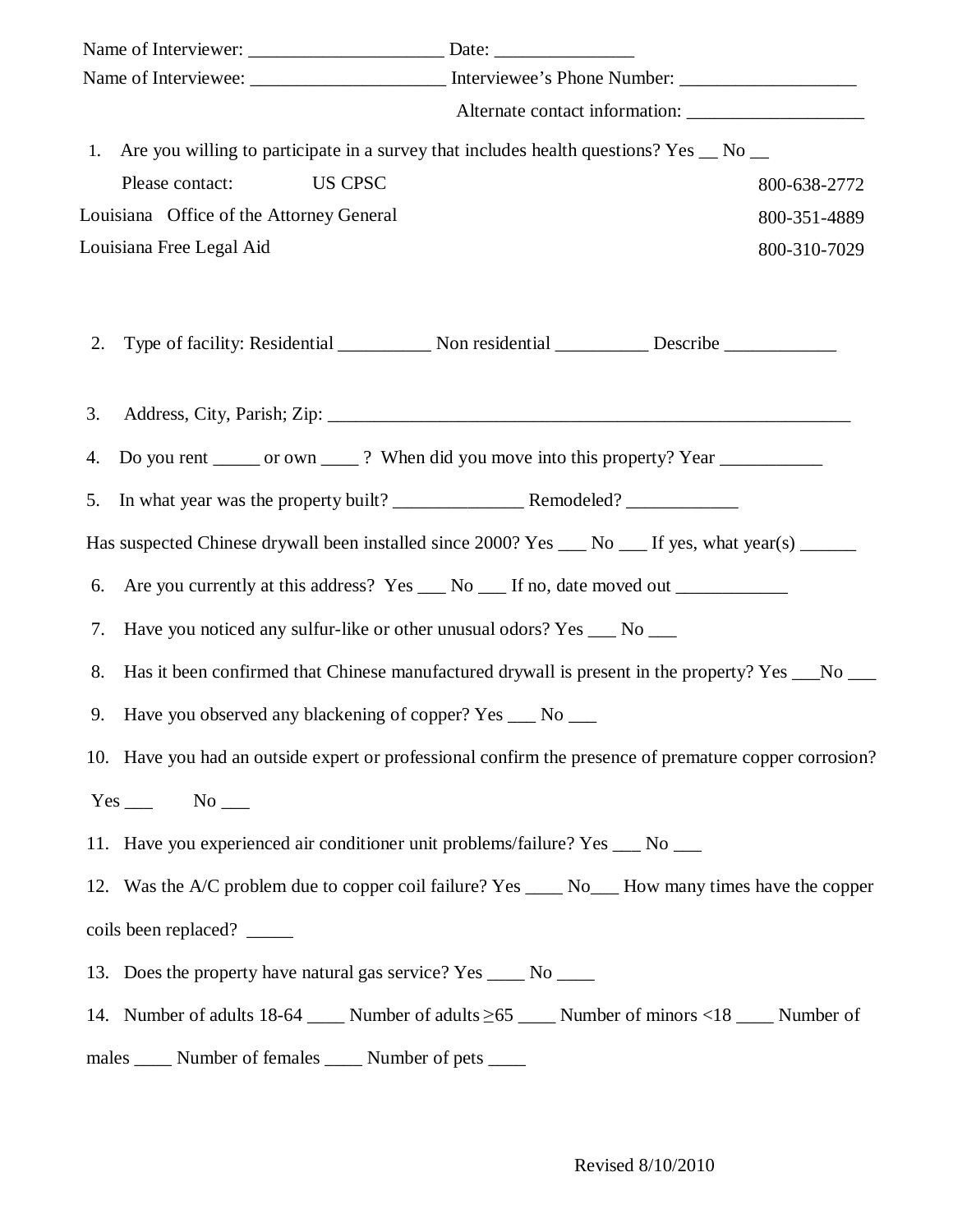15. Check any symptoms adults have experienced in the last 14 days **OR,** if moved, out in the last 2 weeks of occupancy.

16. Check any symptoms minors <18 have experienced in the last 14 days **OR,** if moved, out in the last 2 weeks of occupancy.

| WEERS OF OCCUPATICY.  |            |       |                       | UI OCCUPANCY.         |                      |        |                     |
|-----------------------|------------|-------|-----------------------|-----------------------|----------------------|--------|---------------------|
| Headache              | Yes.       | No 1  | Pre-existing          | Headache              | $Yes$ <sub>___</sub> | No.    | Pre-existing        |
| Nosebleeds            | Yes.       | No    | Pre-existing          | <b>Nosebleeds</b>     | Yes                  | No     | Pre-existing        |
| Runny nose            | <b>Yes</b> | No    | Pre-existing          | Runny nose            | <b>Yes</b>           | No.    | Pre-existing        |
| Dry cough             | Yes        | No.   | Pre-existing          | Dry Cough             | <b>Yes</b>           | No     | Pre-existing        |
| Irritated throat      | Yes        | No.   | Pre-existing          | Irritated throat      | Yes                  | No.    | Pre-existing        |
| Respiratory infection | Yes        | No.   | Pre-existing          | Respiratory infection | Yes.                 | No.    | Pre-existing        |
| Diarrhea              | Yes.       | No    | Pre-existing          | Diarrhea              | Yes                  | No     | Pre-existing        |
| Vomiting              | Yes        | No.   | Pre-existing          | Vomiting              | Yes                  | No     | Pre-existing        |
| Dry mouth             |            |       | Yes No Pre-existing   | Dry mouth             |                      |        | Yes No Pre-existing |
| Eye irritation        |            |       |                       | Eye irritation        |                      |        |                     |
| and/or redness        | Yes        | No r  | Pre-existing          | and/or redness        | Yes                  | No.    | Pre-existing        |
| <b>Dizziness</b>      | Yes        | No    | Pre-existing          | <b>Dizziness</b>      | Yes                  | No     | Pre-existing        |
| Nausea                | Yes        | No    | Pre-existing          | Nausea                | Yes                  | No     | Pre-existing        |
| Rash                  | Yes        | $No-$ | Pre-existing          | Rash                  | Yes                  | No     | Pre-existing        |
| Shortness of breath   | <b>Yes</b> | No    | Pre-existing          | Shortness of breath   | Yes.                 | No     | Pre-existing        |
| Asthma exacerbation   | Yes        | No    | Pre-existing          | Asthma, exacerbation  |                      | Yes No | Pre-existing        |
| Asthma development    |            |       | Yes__No__Pre-existing | Asthma development    |                      | Yes No | Pre-existing        |
|                       |            |       |                       |                       |                      |        |                     |

Other medical history information:

\_\_\_\_\_\_\_\_\_\_\_\_\_\_\_\_\_\_

Other medical history information: \_\_\_\_\_\_\_\_\_\_\_\_\_\_\_\_\_\_

17. When do these symptoms occur Morning \_\_\_\_\_ Afternoon \_\_\_\_\_ All day long \_\_\_\_ Certain

seasons (e.g. winter, summer) \_\_\_\_\_\_ No noticeable pattern \_\_\_\_\_

- 18. Have you felt better when you are away from the property? Yes \_\_\_ No \_\_\_
- 19. Has any adult sought medical treatment for these conditions in the last 2 weeks **OR,** if moved out in the last 2 weeks of occupancy? Yes \_\_\_ No \_\_\_ Any minors? Yes \_\_\_ No \_\_\_
- 20. Have you brought any of your pets for breathing or eye problems to your veterinarian within the

last 2 weeks **OR**, if moved out in the last 2 weeks of occupancy? Yes \_\_\_ No \_\_\_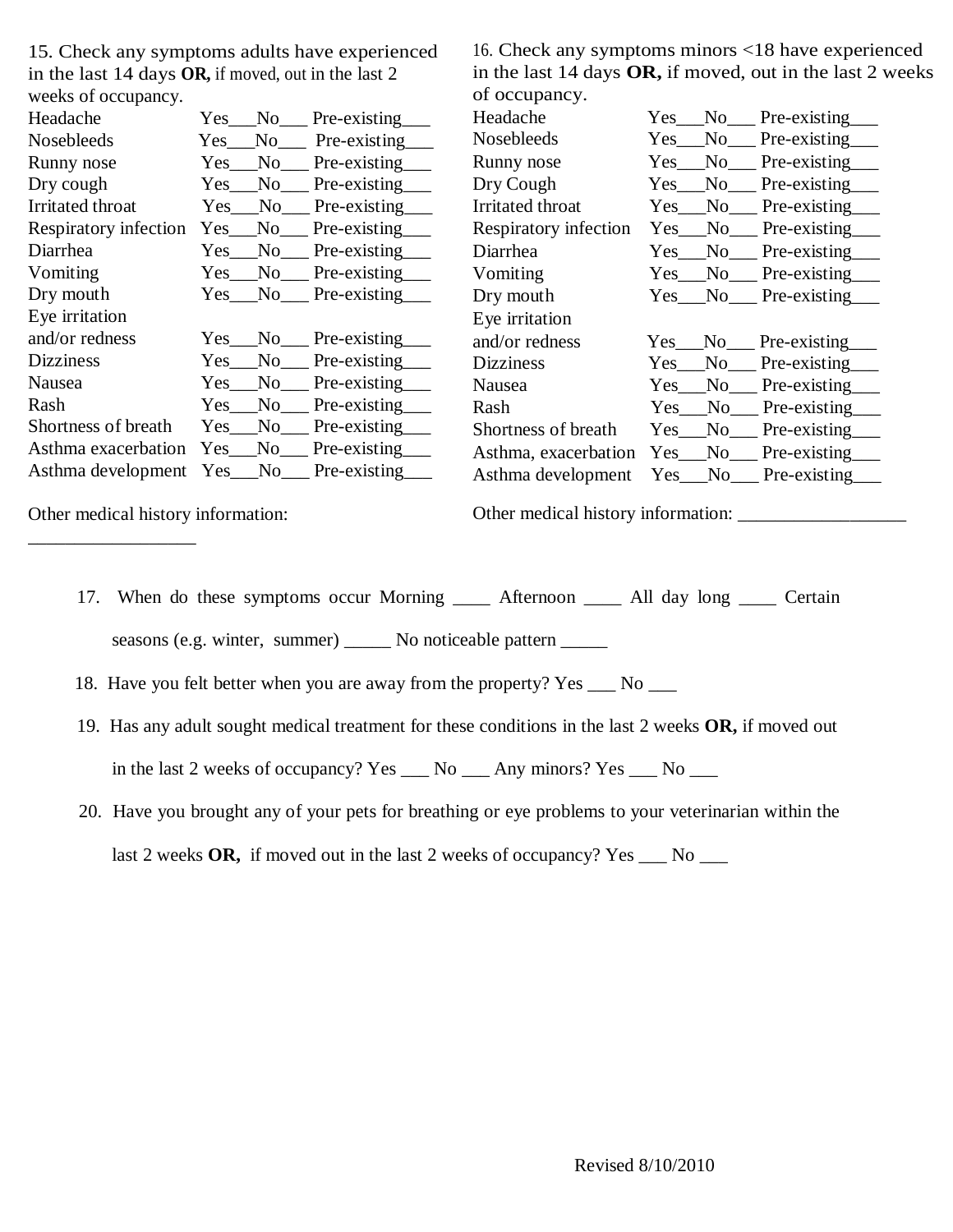**Attachment 2: Map**